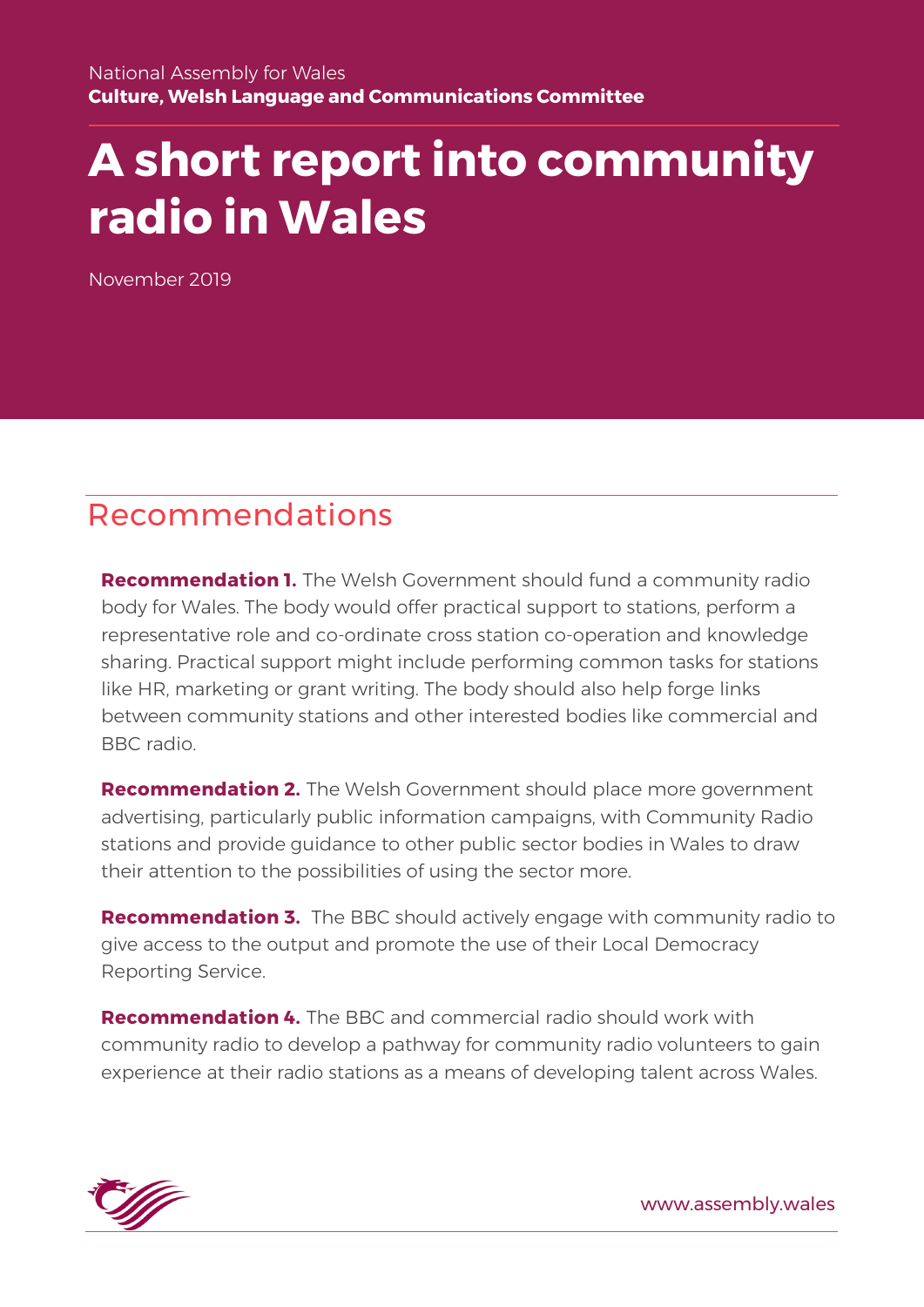**Recommendation 5.** The BBC should offer community radio stations preferential rates and first refusal when selling off radio equipment they no longer use.

**Recommendation 6.** Radio Joint Audience Research (RAJAR) should develop a less complex and cheaper audience survey that community radio could use. Stations that chose to use this new service should then be able to access the advertisers that place adverts using RAJAR ratings.

**Recommendation 7.** Ofcom should simplify the grant process for community radio stations.

**Recommendation 8.** Ofcom should work with community radio to develop access for community stations to affordable Digital Audio Broadcasting (DAB).

# 1. Introduction

1. Community radio was introduced following legislation, in order to introduce a new tier of radio broadcasting in the UK, focused specifically on community engagement. Stations are not for profit and focused on delivering social gain, working to build connections within the community and involve the community in running the service.

**2.** There are currently eleven community radio stations in Wales. Ten stations, Calon FM, Tudno FM, BRfm, Radio Tircoed, Radio Glan Clwyd, Môn FM, Radio Cardiff, Radio Tircoed, Bro Radio and GTFM are already on air with Radio Aber aiming to start broadcasting soon.

**3.** As part of its report: "Tuning in: Inquiry into Radio in Wales", published in December 2018, the Committee stated it would "organise a symposium for Community Radio stations in Wales to provide an opportunity for them to get together and consider a range of common issues". This symposium was held on Thursday 20 June 2019 at The Atrium, Cardiff.

4. People from all 10 community stations, academia, commercial radio, the BBC and members of the Committee attended the symposium, a list of attendees is attached as an annexe. Attendees discussed a range of issues including where stations could collaborate (both within the community radio sector and with commercial radio/the BBC), issues faced by community radio stations and solutions to common problems. This report outlines the Committee's findings and recommendations from this event.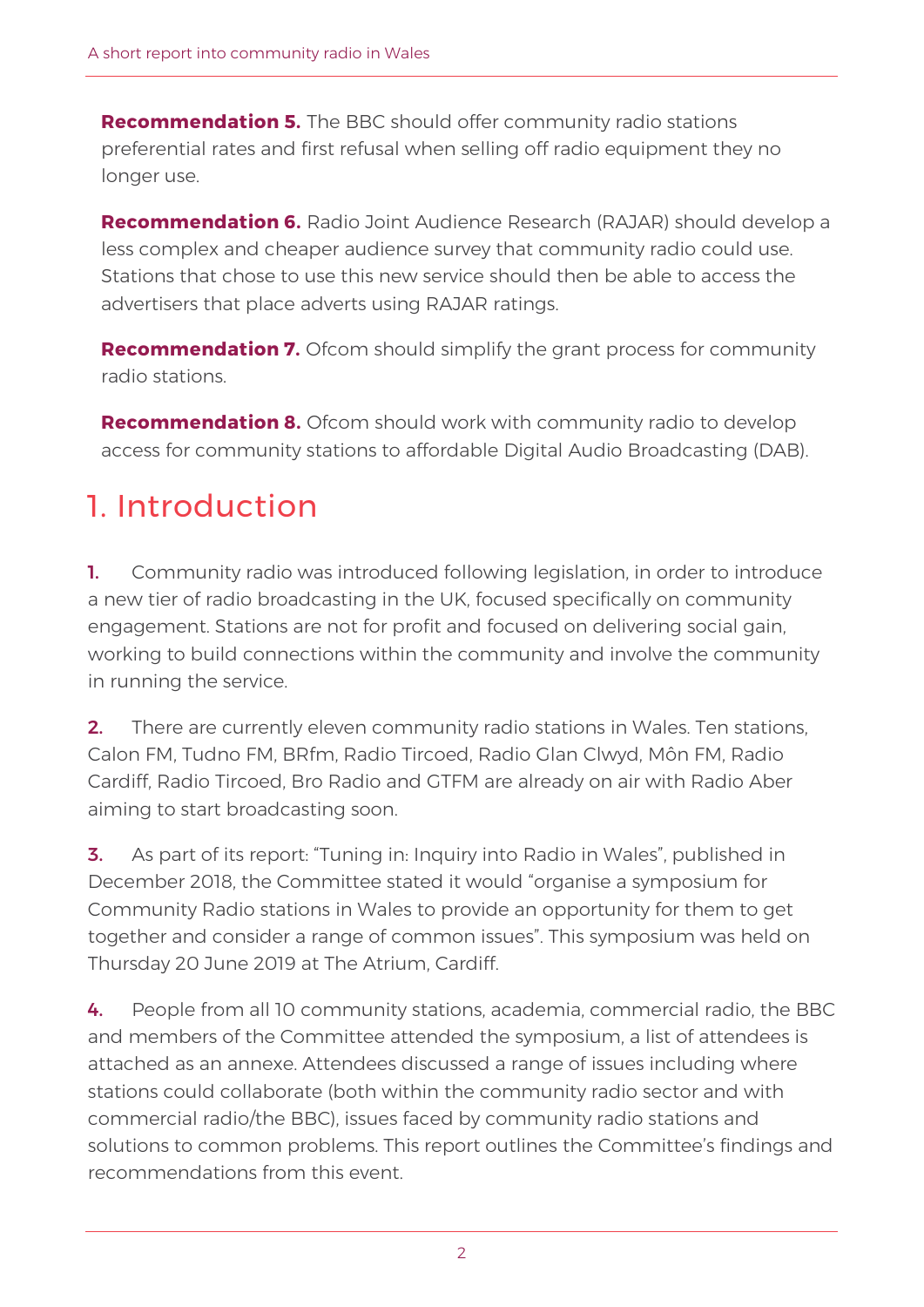**5.** The symposium started with informative presentations by Colin Paterson from the BBC, Hywel Williams from Advisors in Media (AIM) and Martin Mumford from Nation Radio. The Committee would like to thank them for their contribution to the day and would also like to thank Steve Johnson from the University of South Wales for his help in preparing for and facilitating the event.

# 2. Feedback from the symposium

#### 2. 1. The value of community radio

**6.** A community radio station provides a wide range of benefits to the community it serves. It helps to connect a community. It is a valuable platform on which to promote local events, companies and charities. It offers hyperlocal news which is becoming more important as local papers close. It also creates a route for people to gain valuable training and experience in all aspects of running a radio station: whether they are interested in a career or just want to learn new skills and meet new people.

#### 2. 2. Common problems experienced by community radio stations

**7.** Participants really valued being given a space to network and problem shoot issues in a way that had not happened in the Welsh community radio sector before. Early in the session representatives from one station managed to help another station out with advice on how to solve a long term technical issue; this quickly highlighted the value of networking for the sector.

8. A large issue faced by community radio was ensuring all back room functions were filled. There was a lot of interest in on-air roles but non-studio based roles were hard to fill. These include both news gathering, which is very important to ensure the station adds value to the community, and HR, finance and other associated positions. These roles are as vital to keep stations on air as those in the studio.

**9.** There are three main routes for financing community radio: adverts, grants and donations. Larger charities will have full time staff who have professional training and experience in applying for grants and or seeking donations. Similarly advertising sales is a highly competitive market.

**10.** This is not necessarily the case for community radio stations. Whilst some stations are fortunate and have volunteers with these skills to a professional level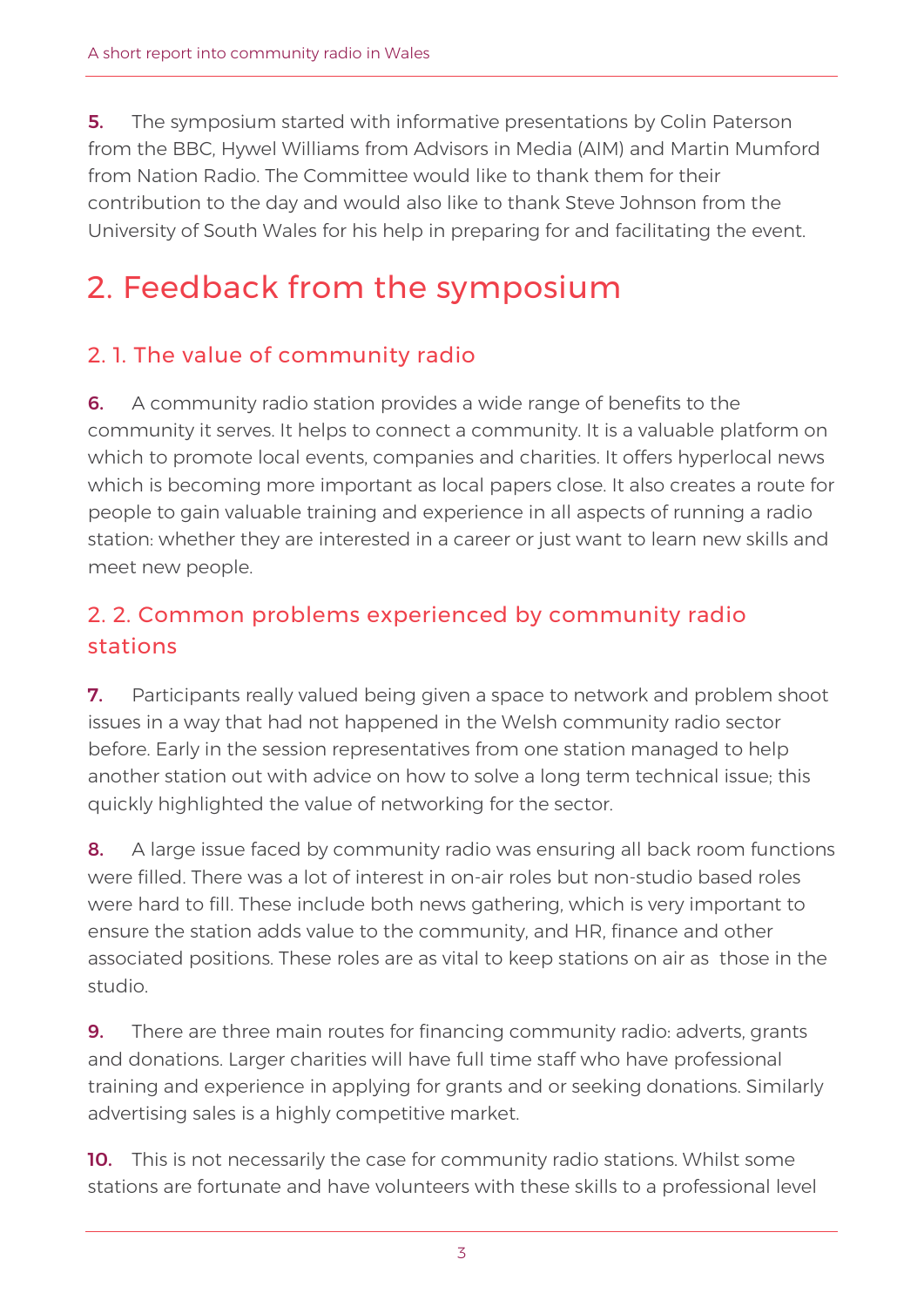most do not, and those volunteers who do have the skills have limited time to spend bringing in revenue to the stations. This means most stations are not able to maximise their revenue and as a consequence stations are often in a very precarious financial position.

**11.** There is also no central body which represents community radio in dealings with government, the regulator or other interested parties. As with the other issues raised above, these are specific skills and some people volunteering for some stations may have them but on the whole there is a lack of personnel hours and skills to fully pursue these aims across the industry.

12. It was felt that a body could be formed that would fulfil all of these roles. It could create a platform for co-operation and organisation between community stations, between stations and other interested parties and pick up a lot of the back room roles and repetitive tasks which stations are struggling to undertake.

**Recommendation 1.** The Welsh Government should fund a community radio body for Wales. The body would offer practical support to stations, perform a representative role and co-ordinate cross station co-operation and knowledge sharing. Practical support might include performing common tasks for stations like HR, marketing or grant writing. The body should also help forge links between community stations and other interested bodies like commercial and BBC radio.

**13.** The Committee would like to reiterate its recommendation from the 'Tuning' In' report about public sector support for the community radio sector. During the inquiry into radio in Wales the Committee concluded 'The Welsh Government should aim to place more government advertising, particularly public information campaigns, with Community Radio stations and provide guidance to other public sector bodies in Wales to draw their attention to the possibilities of using the sector to a greater extent.'

**Recommendation 2.** The Welsh Government should place more government advertising, particularly public information campaigns, with Community Radio stations and provide guidance to other public sector bodies in Wales to draw their attention to the possibilities of using the sector more

#### 2. 3. Co-operation with the wider radio industry and media

14. Community radio plays an important role in reporting local issues which is becoming more and more important as local newspapers decline. As part of its Charter commitment the BBC, working with partners in other media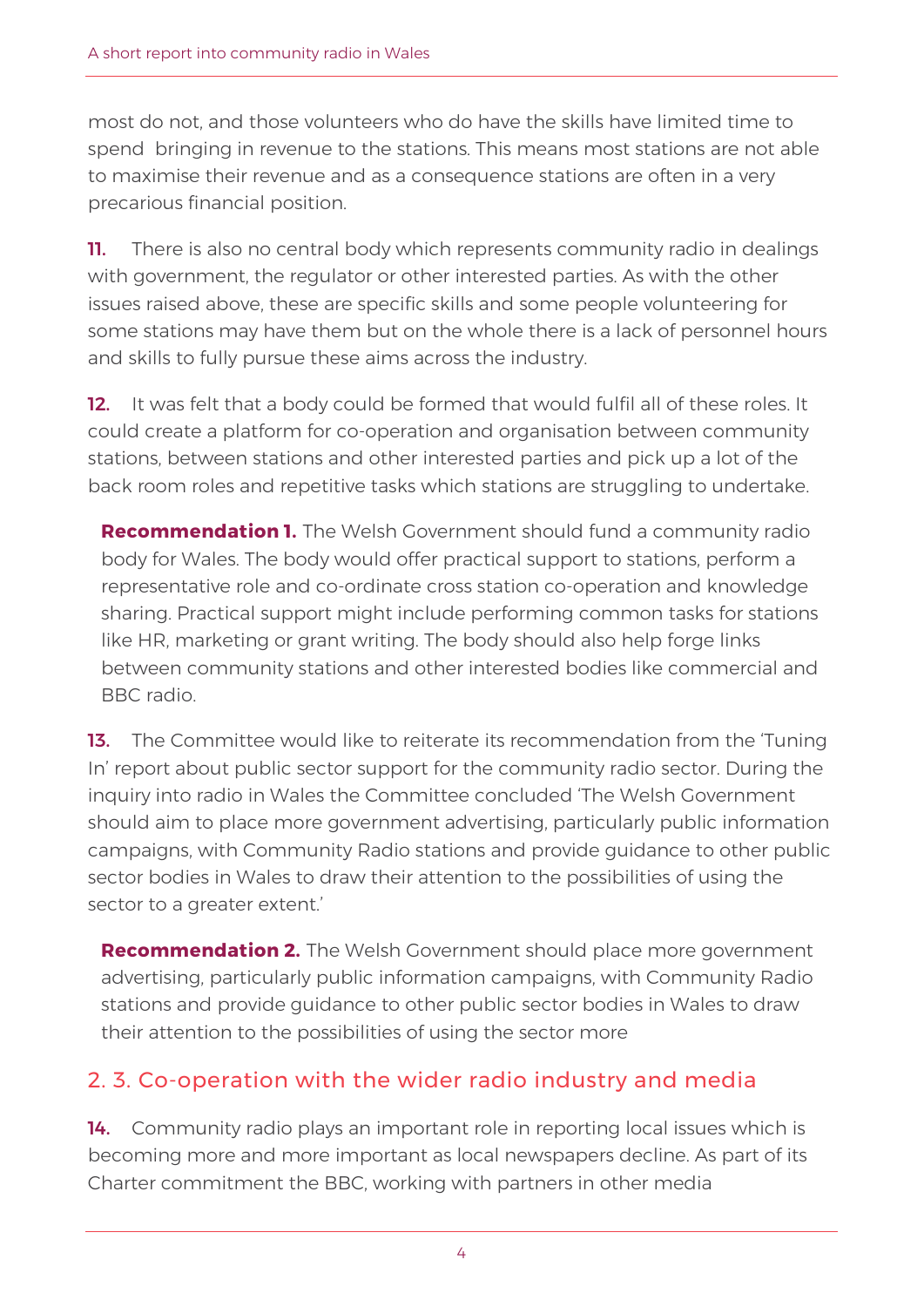organisations, established The Local Democracy Reporting Service (LDRS), a public service news agency which covers all top tier local authorities and some other public bodies across the UK.

**15.** The LDRS creates output covering each of the 22 Welsh Local Authorities, however the community radio stations present were not aware of how to access its output. The output created by LDRS would enable community radio to cover their local authority proceedings effectively and keep their communities informed.

**Recommendation 3.** The BBC should actively engage with community radio to give access to the output and promote the use of their Local Democracy Reporting Service.

**16.** Community radio offers a great gateway for people to gain valuable experience in the radio industry. Stations train on air, technical and off air staff and give them real experience at a broadcast station. However there was a certain amount of concern from attendees that the methods community radio stations use may be non-industry standard as a lot of their procedures had been created by volunteers and passed on through internal station training.

17. It was felt that the sector would greatly benefit from some co-operation on training with the larger radio providers. Some stations had received assistance from the BBC with training in the past which was very welcome. However the group felt a pathway for station volunteers to gain experience with the BBC and/or commercial radio was lacking. This would also help stations recruit volunteers as there would be a clear training pathway with attractive work experience opportunities.

**Recommendation 4.** The BBC and commercial radio should work with community radio to develop a pathway for community radio volunteers to gain experience at their radio station as a means of developing new talent across **Wales** 

18. As the BBC is a world class broadcaster it regularly updates its equipment. This state of the art equipment is purchased with public money. If the BBC gave community stations preferential status when selling off the equipment they are replacing this would allow the BBC to pass this public investment on to the community. It would also help support the development of radio talent by allowing volunteers to become familiar with newer equipment.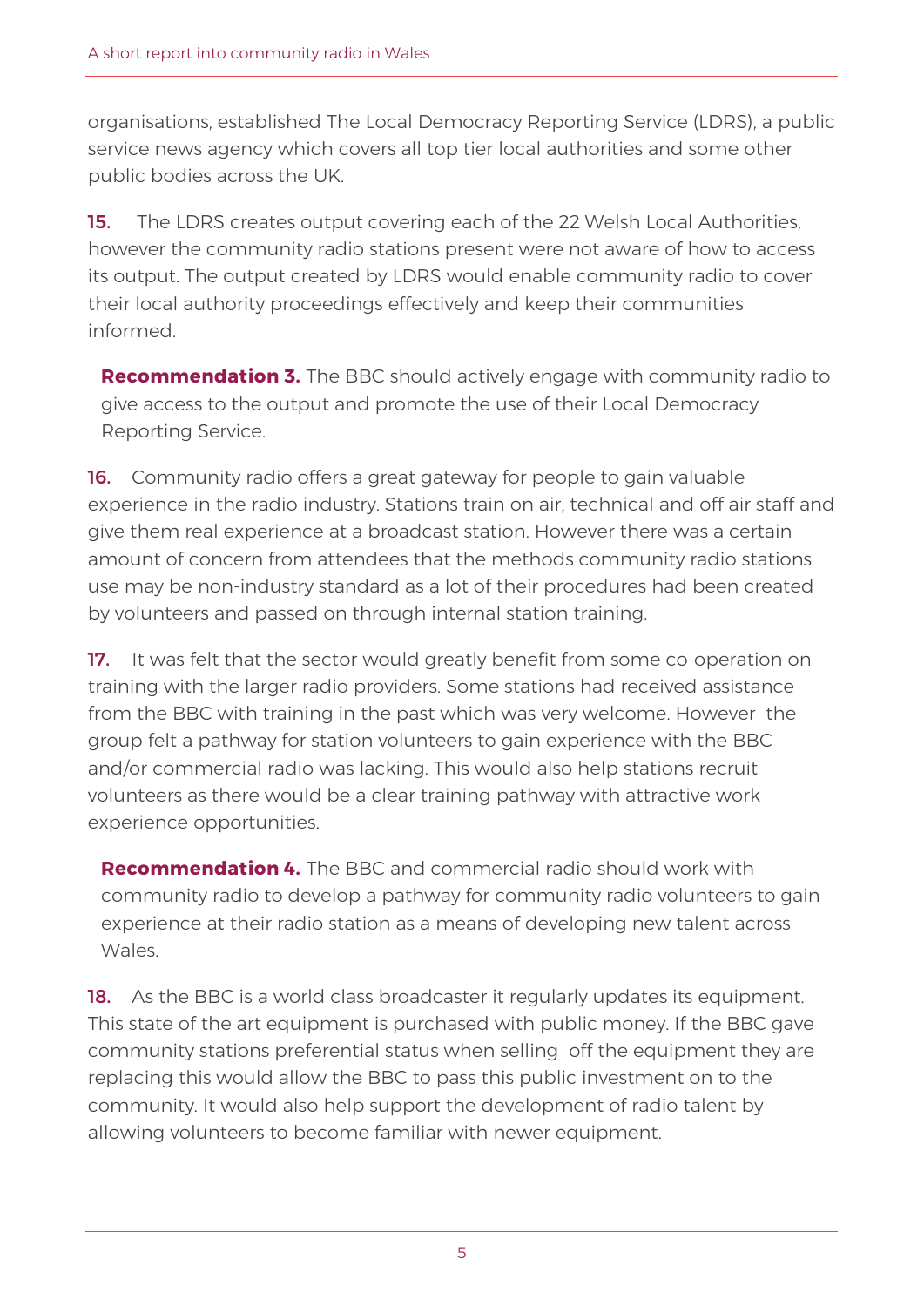**Recommendation 5.** The BBC should offer community radio stations preferential rates and first refusal when selling off radio equipment they no longer use.

#### 2. 4. Listening figures

19. There was a wide discussion regarding ratings with varying views in the room. Stations agreed that, although the aim is to reach their whole community, you could not judge the value of a station on ratings alone.

**20.** Community radio's main objective is to connect their listeners to the wider community. As such a small number of well-connected and informed listeners, especially if they are isolated, vulnerable or have few other links to society, would be as much, if not more, of a success as large listener figures. That said, lots of stations felt it would be useful to know their audience figures.

21. Radio Joint Audience Research (RAJAR) is the official body in charge of measuring radio audiences in the UK. They work with mainstream stations to collate listener numbers via comprehensive public polling.

**22.** That level of polling is resource intensive so has high costs associated with it. It is also more detailed than most community stations would require. It was felt that a less complex survey, which was cheaper to access, targeted at community stations would be very welcome.

23. The benefits of this survey would be two-fold. It would help stations understand their listeners and as such hone their output but also help to bring in advertising revenue as lots of advertisers place adverts based on RAJAR figures.

**Recommendation 6.** Radio Joint Audience Research (RAJAR) should develop a less complex and cheaper audience survey that community radio could use. Stations that chose to use this new service should then be able to access the advertisers that place adverts using RAJAR ratings.

#### 2. 5. Relationship with the regulator

24. It was felt there was a lot of scope for Ofcom to strengthen its work with the community radio sector. At the moment community stations felt Ofcom's guidance was focused at the commercial sector and it may not fully understand the community sector and the challenges they face.

25. One issue raised was that the process for applying to Ofcom for grants was complicated. Most community stations do not have volunteers with the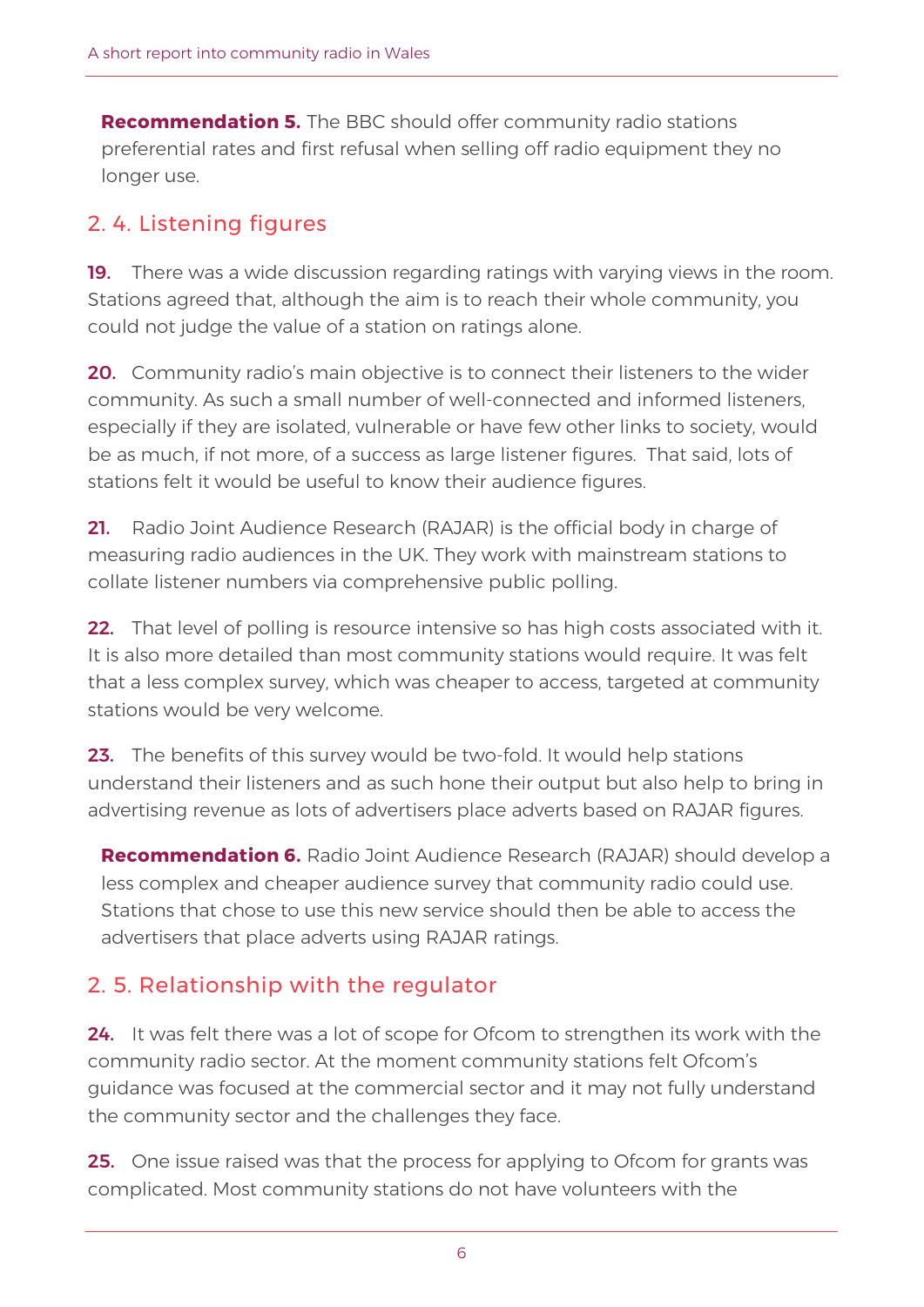experience of applying for grants so they feel a complex grant process is an unfair barrier to accessing much needed funds.

**Recommendation 7.** Ofcom should simplify the grant application process for community radio stations.

26. It was felt that Digital Audio Broadcasting (DAB) presents an exciting opportunity for community stations. As technology advances it is making the option to broadcast on DAB cheaper and more accessible. This creates a brilliant opportunity for Ofcom and the community sector to collaborate, get ahead of the curve and develop a strategy which will allow community DAB stations to flourish.

**Recommendation 8.** Ofcom should work with community radio to develop access for community stations to affordable Digital Audio Broadcasting (DAB).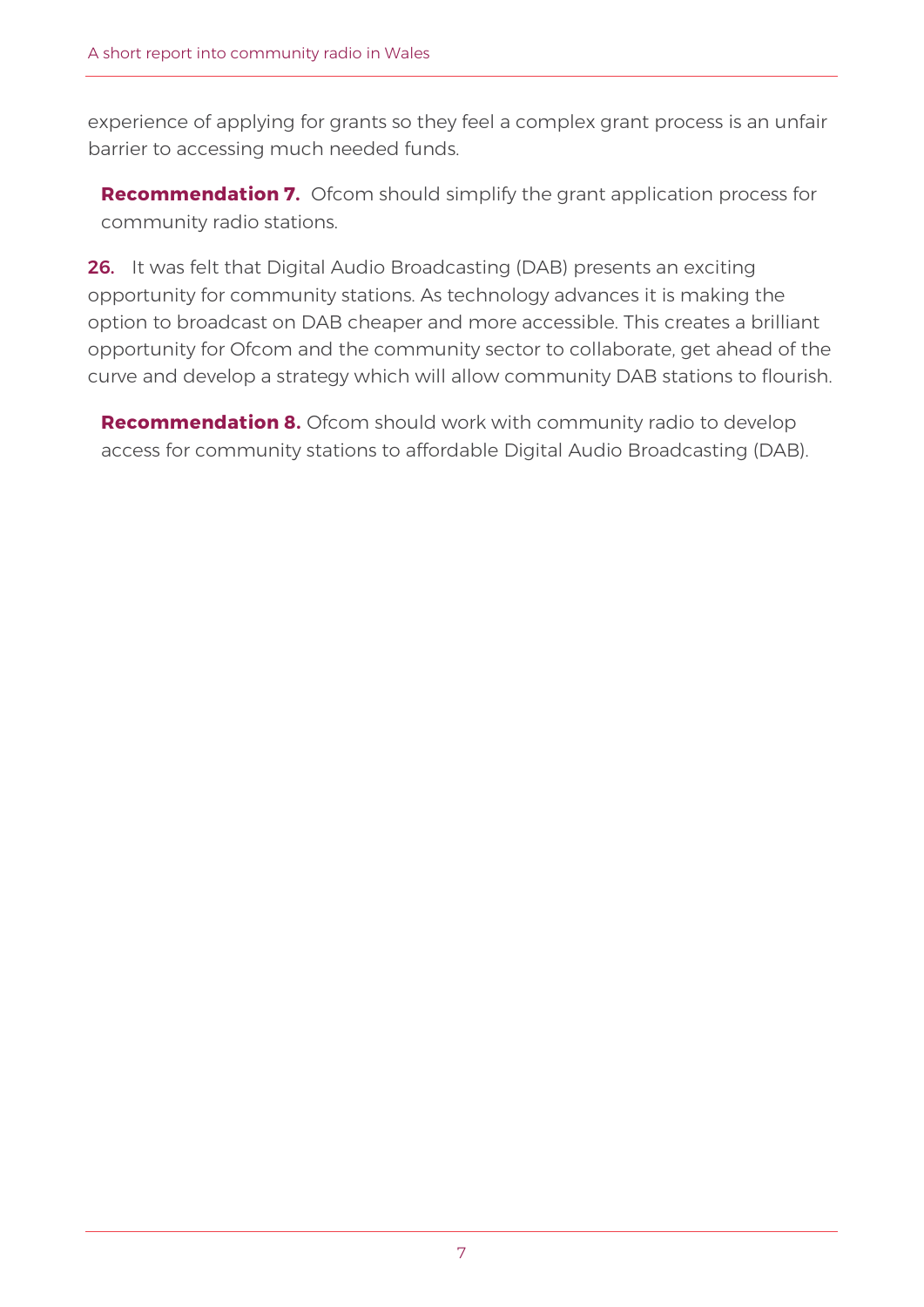## Annexe

The symposium was held at The Atrium on 20 June 2019 and the following people attended:

| Name                      | <b>Radio Station</b>                |
|---------------------------|-------------------------------------|
| Nathan Spackman           | <b>Bro Radio</b>                    |
| Gareth Knight/Ryan Sutton | <b>Bro Radio</b>                    |
| Martin Mumford            | Nation Radio                        |
| Euros Lewis               | Radio Beca                          |
| Lee Davies                | 3G's Development Trust              |
| Marc Webber               | University of Northampton/BBC       |
| Lee Cole                  | Rhondda Radio                       |
| David Arthur              | Rhondda Radio                       |
| Stephen Bower             | <b>BGFM</b>                         |
| Daniel James              | <b>BGFM</b>                         |
| Tony Wyn Jones            | Mon FM                              |
| Gwyn Owen                 | Mon Fm                              |
| <b>Paul Atkins</b>        | University College Birmingham       |
| <b>Colin Paterson</b>     | <b>BBC Radio Wales</b>              |
| Harold Martin             | Clwyd Community Broadcasting<br>LTD |
| <b>Clint Evans</b>        | Dapper FM                           |
| David Chamberlain         | Dapper FM                           |
| Amir Maleki               | Radio Cardiff                       |
| Sam Thomas                | Radio Aber                          |
| <b>Terry Mann</b>         | <b>GTFM</b>                         |
| <b>Gavin Powell</b>       | <b>GTFM</b>                         |